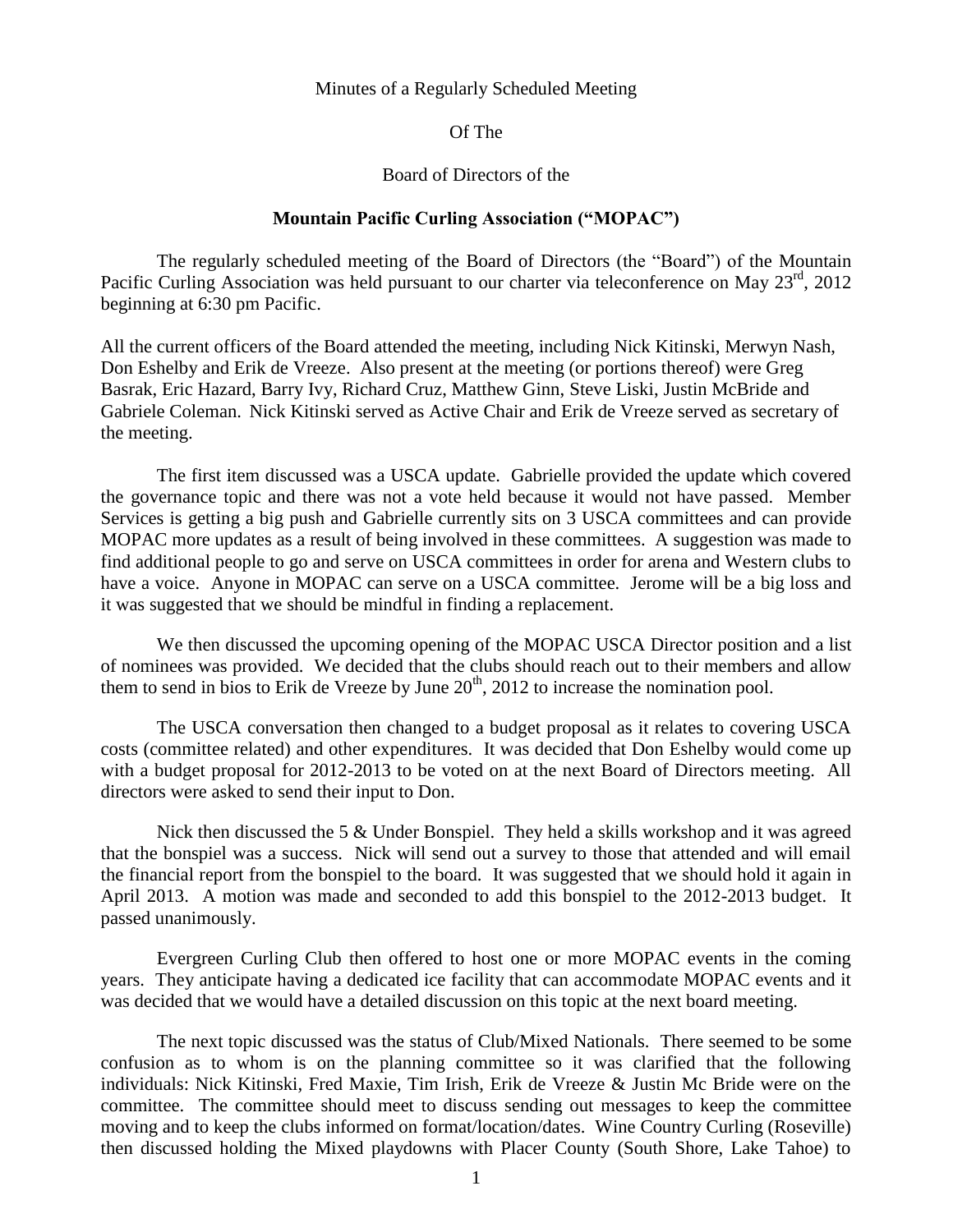potentially provide funding. The group then discussed potentially holding the other playdowns at one of the following locations: Evergreen (if they have dedicated ice), Salt Lake City or Washington.

The Board next reviewed the current by-laws and held a detailed discussion surrounding the proposed by-laws changes. After this discussion, a motion to amend the proposed by-law changes was made, seconded and unanimously voted to pass. The amended proposal would eliminate the change to Article II Section 5 and modify the change to Article III Section 3 to the following wording change (amended from how it was shown in the document provided at the board meeting): *Existing wording: The Directors shall elect the officers from within the Director body at the annual meeting. Proposed wording: The Directors shall elect the officers at the annual meeting from a slate of names provided by member clubs to the Board of Directors. Nominations must be received by the Board 20 days before the annual meeting date. Nominees must be dues paying members of any of the approved MOPAC clubs with the nomination submitted by his/her home club. The slate of names must be shared with member clubs at least 10 days prior to the annual meeting.* It was then motioned to vote on this change to the by-laws, seconded and unanimously voted to pass as amended.

We then discussed the MOPAC pins and patches that were ordered. Merwyn confirmed that he has received the merchandise. The electronic voting on pricing had previously passed and it was decided that Don Eshelby could open the pins/patches for sale to the general public and would send an email to the clubs notifying them. There have been requests that came in for orders and it was decided that images would be posted on the MOPAC website. There should also be a link/instruction to use PayPal for pin ordering on the website.

A general conversation then took place discussing the Juniors Camp. The dates that were previously proposed can no longer be used. Nick will cancel the current reservation in Seattle and is currently looking into a new date.

We then discussed the upcoming MOPAC elections for President and Vice President. It was decided that we would follow the same process used with the USCA Director elections and allow the clubs some time to notify their members and have nominees email bios to Erik by the June  $20<sup>th</sup>$ deadline. Merwyn Nash was then nominated and seconded to run for Vice President as the incumbent.

The final topic discussed was the 2011 Club National Banners. The Bond Girls (HCC) & The OC Men's Team were to receive banners. Merwyn & Nick were to work together to obtain pricing (less than last year's banner pricing) and email their finding out to the board for a vote on the final cost.

There being no further business to come before the Board, on motion duly made and seconded the meeting was adjourned at 9:15 pm Pacific.

*[Signatures are on the following page]*